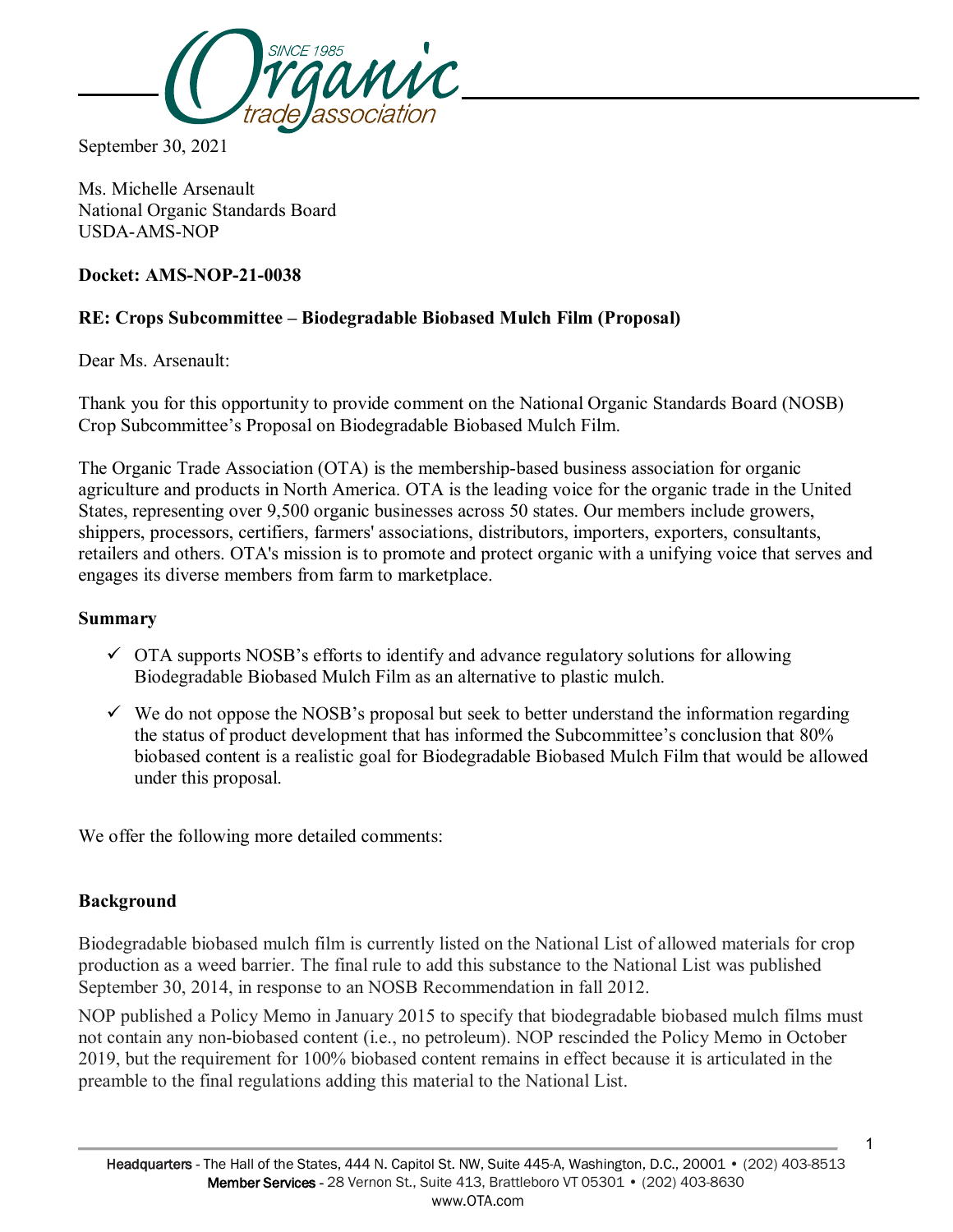

However, products that might meet the 100% biobased requirement are either not biodegradable or are not used in production due to brittleness or other production issues. Most biodegradable mulch films only contain about 20% biobased content (or less) with the remaining portion petroleum-derived. Therefore, there are no commercially viable products on the market that meet the NOP requirement for 100% biobased content. Since this conflict arose, the topic has returned to the NOSB work plan for possible resolution.

A [Technical Report](https://www.ams.usda.gov/sites/default/files/media/BiodegradableBiobasedMulchFilmTRCrops.pdf) was commissioned in 2016 to evaluate long-term biodegradability of petroleumderived biodegradable mulch films, and was inconclusive due to limited research available at the time. NOSB has continued to track new research by commissioning an expert panel at the spring 2016 NOSB Meeting**.** NOP also commissioned a [new report](https://www.ams.usda.gov/sites/default/files/media/2019MemoBiobasedMulchReport.pdf) from Michigan State University, which was made available in October 2019. A [discussion document](https://www.ams.usda.gov/sites/default/files/media/CSBiodegradBiobasedMulchApril2020.pdf) was presented at the spring 2020 meeting, and [reissued](https://www.ams.usda.gov/sites/default/files/media/CSBiodegradableBiobasedMulchFilm.pdf) in fall 2020, with questions for stakeholder feedback regarding a potential future annotation amendment that would allow biodegradable mulch films that are not 100% biobased. In the meantime, NOSB has renewed this listing at Sunset Review to allow time to identify a suitable solution. A [proposal](https://www.ams.usda.gov/sites/default/files/media/CSBiodegradableBiobasedMulchFilm_0.pdf) was presented in spring 2021 that proposed a minimum requirement of 80% biobased content and that 100% be required if and when these materials become available, but that proposal was sent back to subcommittee for further work.

# **Proposed Definition and Listing**

The Subcommittee proposes to revise the definition at  $\S205.2$  (bold underlined text added):

*Biodegradable biobased mulch film.* A synthetic mulch film that meets the following criteria:

(1) Meets the compostability specifications of one of the following standards: ASTM D6400, ASTM D6868, EN 13432, EN 14995, or ISO 17088 (all incorporated by reference; see §205.3);

(2) Demonstrates at least 90% biodegradation absolute or relative to microcrystalline cellulose in less than two years, in soil, according to one of the following test methods: ISO 17556 or ASTM D5988 (both incorporated by reference; see §205.3); and (3) Must be **at least 80%** biobased with content determined using ASTM D6866 (incorporated by reference; see §205.3).

No changes are being proposed to the current listing at  $\S205.601(a)(2)$  Mulches:

(iii) Biodegradable biobased mulch film as defined in §205.2. Must be produced without organisms or feedstock derived from excluded methods.

The Subcommittee's proposed minimum requirement of 80% biobased content for biodegradable mulch films is the same minimum requirement that NOSB recommended for paper-based planting aids. The 80% limit is aspirational in the sense that no commercially viable products currently meet this criteria. The Subcommittee retains this limit due to ongoing concerns about the possibility of these films to decompose thoroughly, the comparative risk to soils and environment from these films versus risk from Polyethylene (plastic) mulch, and concerns about the precedent of allowing petroleum-derived products to be added directly to soils.